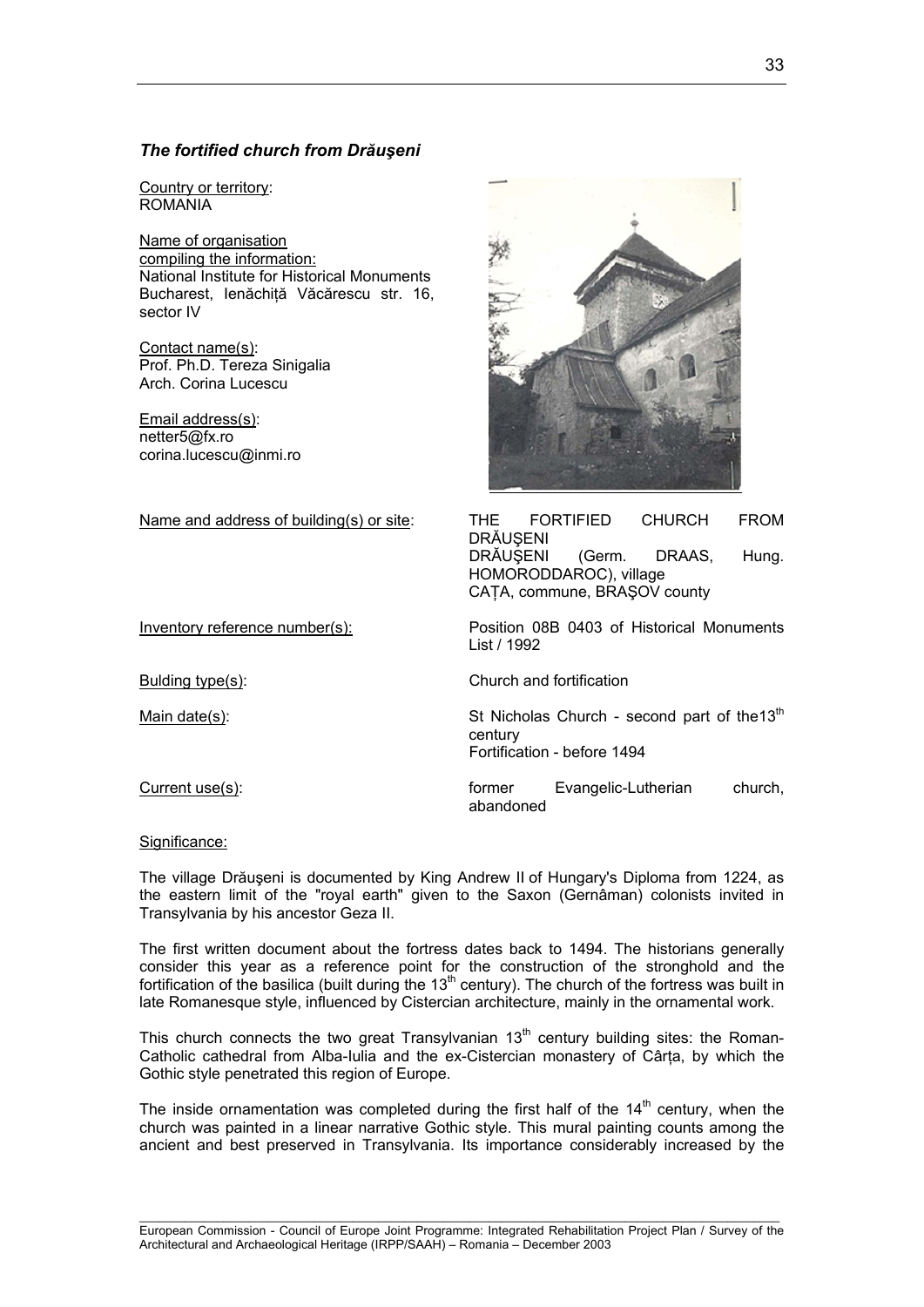main iconographical theme: a hagiographical legend of Saint Catherine from Alexandria, specific to Central Europe.

At the end of the  $15<sup>th</sup>$  and the beginning of the  $16<sup>th</sup>$  centuries, the basilica in Drăuseni was fortified, suffering major transformations, becoming the core of the stronghold, one of the most advanced of its kind.

## Categories of significance:

Of outstanding national importance

## Categories of ownership or interest:

The Evangelic Lutheran Church is interested in the preservation of the church, but there are no believers in the village.

The ancient school and one or two towers of the fortification could be turned into social buildings. The church could be a very interesting tourist attraction, entering in a Fortified church from the southern Transylvania circuit.

## Documentation and bibliographic references:

- 1. Horwath, Walter, *Siebenbürgen-sächsische Kirchenburgen*, Hermannstadt, 1940
- 2. Vătăşianu, Virgil, *Arta feudală în Ţările Române*, Bucureşti, 1959, p.
- 3. Oprescu, George, *Bisericile-cetăţi ale saşilor din Ardeal*, Bucureşti, 1961, p. 61-62
- 4. *Istoria artelor plastice în România*, vol. I. Bucureşti, 1968
- 5. Vasile Drăguţ, Vasile, *Arta românească*. Antichitate. Ev Mediu, Renaştere, Baroc, Bucureşti, 1982
- 6. Fabini, Hermann, *Siebenbürgische-Sächische Kirchenburgen*, *baugeschichtlicht untersucht und dargestelt*, Hermannstadt (Sibiu), 1999, Band I, p. 155-159, Baand II, Photos 95a-95o

# Condition:

Very bad

Risk:

# Condition risk:

- The church presents advanced state of deterioration.
- The wooden framework of the roof is strongly deteriorated.
- The system of stone and brick structural walls and vaults is affected by specific degradations due to seismic movements.
- The lack of longitudinal rigidity and carrying capacity is worsening the church's tendency of separating into pieces.

# Condition risk:

Slow decay; no solution agreed.

## Technical assessment and costing:

There is a technical expert's report drafted in 1993. It has to be updated and completed with a feasibility study and a restoration project.